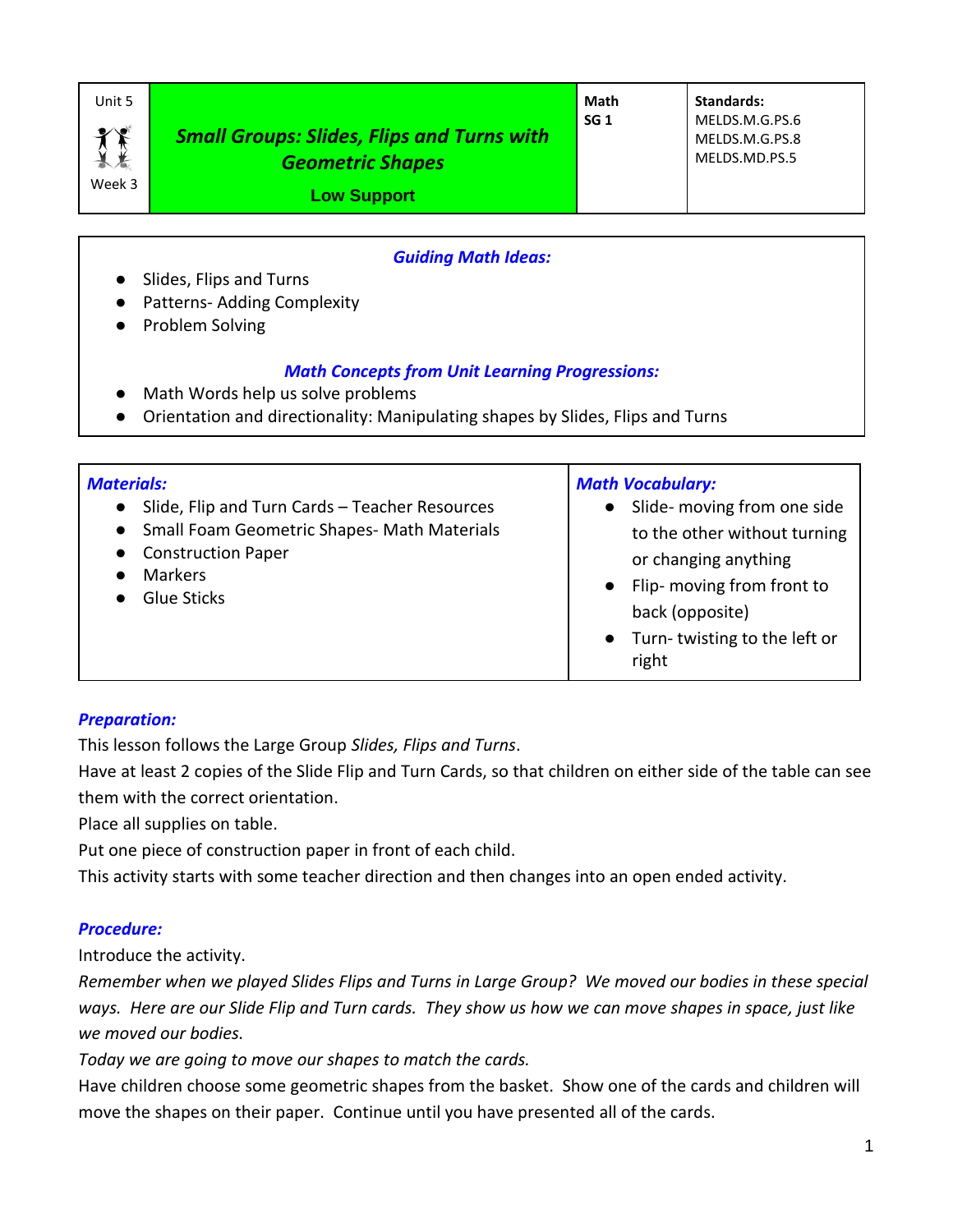Open-Ended Play Begins:

How could we make *Slide Flip and Turn* Pictures?

Get ideas from children and suggest that they glue shapes on their paper using the glue sticks, and use markers to draw arrows that show whether they are thinking about slides, flips or turns. Help with labeling or ideas as the children manipulate the shapes.

## Examples:

*I see that you took several triangles and turned them in different directions. Are they still triangles? Wow, you turned that square to balance on one corner. It looks sort of like a diamond- but is it still a square?*

*You flipped that shape- does it look different now?*

*Those circles look the same no matter which way you turn them. I wonder how we could show a flip by drawing with our markers?*

Encourage children to write and draw on the paper and on the geometric figures as they manipulate them and make Slide Flip and Turn Pictures. Some may want to trace around the shapes or draw their own shapes and arrows of other ways to show their understandings of Slides, Flips, and Turns.

# *Strategies to Provoke Math Thinking:*

● What is a Shape? From the viewpoint of young children it can be a mystery why some marks are called shapes and some marks are called letters and some numbers…. And some don't fit any category at all. Drawing or tracing shapes is often introduced too early in preschool curriculum as a first activity. (See van Hiele's work on stages of shape understandings described in Unit 5 Where's the Math?) It is important for children to explore, manipulate and talk about shapes before being expected to draw them. By this time in the year in *Math for Me*, we have built with shapes, played games with shapes, moved our bodies like shapes, used with floor shapes and identified shapes in the environment. Some children have been drawing shapes on their own, an indicator that it is appropriate to introduce drawing shapes as an open-ended activity.

## *Adaptations for Additional Learning:*

- An excellent book to extend children's thinking is *The Greedy Triangle* by Burns and Silveria.
- Experiencing spatial concepts: Map Making. Slides Flips and Turns are an excellent way to combine two major areas of geometry- shape and space. Extend this activity into map-making, using small 2-D shapes as points on the map. For example, triangles can represent trees, squares or rectangles can be cars or houses, circles or pentagons can be playground equipment.

## *Documentation:*

● Collect the Slide Flip and Turn pictures, or have children bring their papers to a LFOAI or story acting session. As children discuss their pictures, make notes about their varying understandings of the characteristics of shapes, as well as orientation and directionality.

## *Provocation:*